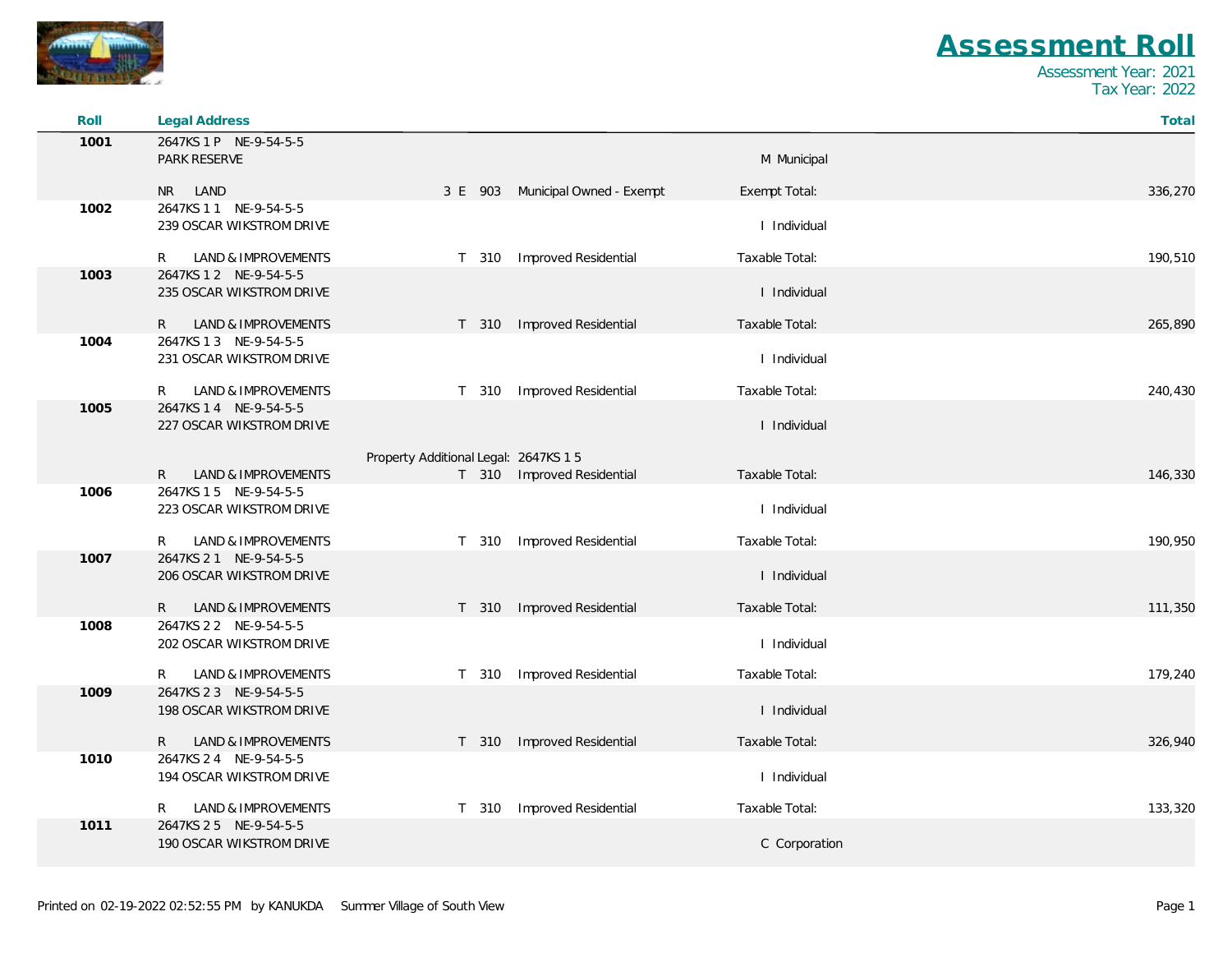

 $\sim$ 

## *Assessment Roll*

| Roll | Legal Address                                  |                                          |                | Total   |
|------|------------------------------------------------|------------------------------------------|----------------|---------|
|      | <b>LAND &amp; IMPROVEMENTS</b><br>$\mathsf{R}$ | T 310<br>Improved Residential            | Taxable Total: | 217,410 |
| 1012 | 2647KS 2 6 NE-9-54-5-5                         |                                          |                |         |
|      | 186 OSCAR WIKSTROM DRIVE                       |                                          | I Individual   |         |
|      | <b>LAND &amp; IMPROVEMENTS</b><br>R            | Improved Residential<br>T 310            | Taxable Total: | 138,960 |
| 1014 | 2647KS 2 7A NE-9-54-5-5                        |                                          |                |         |
|      | 178 OSCAR WIKSTROM DRIVE                       |                                          | I Individual   |         |
|      |                                                |                                          |                |         |
|      | LAND & IMPROVEMENTS<br>R                       | <b>Improved Residential</b><br>T 310     | Taxable Total: | 172,870 |
| 1015 | 2647KS 2 9 NE-9-54-5-5                         |                                          |                |         |
|      | 174 OSCAR WIKSTROM DRIVE                       |                                          | I Individual   |         |
|      | LAND<br>R.                                     | Vacant Residential Lots<br>6 T 300       | Taxable Total: | 64,320  |
| 1016 | 2647KS 3 1 NE-9-54-5-5                         |                                          |                |         |
|      | 210 OSCAR WIKSTROM DRIVE                       |                                          | I Individual   |         |
|      | LAND & IMPROVEMENTS<br>R.                      | Improved Residential<br>T 310            | Taxable Total: | 194,860 |
| 1017 | 2647KS 3 2 NE-9-54-5-5                         |                                          |                |         |
|      | 214 OSCAR WIKSTROM DRIVE                       |                                          | I Individual   |         |
|      | LAND & IMPROVEMENTS<br>R                       | Improved Residential<br>T 310            | Taxable Total: | 235,360 |
| 1018 | 2647KS 3 3 NE-9-54-5-5                         |                                          |                |         |
|      | 218 OSCAR WIKSTROM DRIVE                       |                                          | I Individual   |         |
|      | LAND & IMPROVEMENTS<br>R                       | Improved Residential<br>T 310            | Taxable Total: | 224,220 |
| 1019 | 2647KS 3 4 NE-9-54-5-5                         |                                          |                |         |
|      | 222 OSCAR WIKSTROM DRIVE                       |                                          | I Individual   |         |
|      |                                                |                                          |                |         |
|      | <b>LAND &amp; IMPROVEMENTS</b><br>R            | Improved Residential<br>T 310            | Taxable Total: | 246,140 |
| 1020 | 2647KS 3 5 NE-9-54-5-5                         |                                          |                |         |
|      | 226 OSCAR WIKSTROM DRIVE                       |                                          | I Individual   |         |
|      | $\mathsf{R}$<br>LAND & IMPROVEMENTS            | Improved Residential<br>T 310            | Taxable Total: | 205,730 |
| 1021 | 2647KS 3 6 NE-9-54-5-5                         |                                          |                |         |
|      | 230 OSCAR WIKSTROM DRIVE                       |                                          | I Individual   |         |
|      | <b>LAND &amp; IMPROVEMENTS</b><br>R            | Improved Residential<br>T 310            | Taxable Total: | 191,630 |
| 1023 | 2647KS 3 7A NE-9-54-5-5                        |                                          |                |         |
|      | 238 OSCAR WIKSTROM DRIVE                       |                                          | I Individual   |         |
|      |                                                |                                          |                |         |
|      | LAND & IMPROVEMENTS<br>R.                      | Improved Residential<br>T <sub>310</sub> | Taxable Total: | 114,200 |
| 1024 | 3155MC R NW-10-54-5-5                          |                                          |                |         |
|      | 145 OSCAR WIKSTROM DRIVE                       |                                          | M Municipal    |         |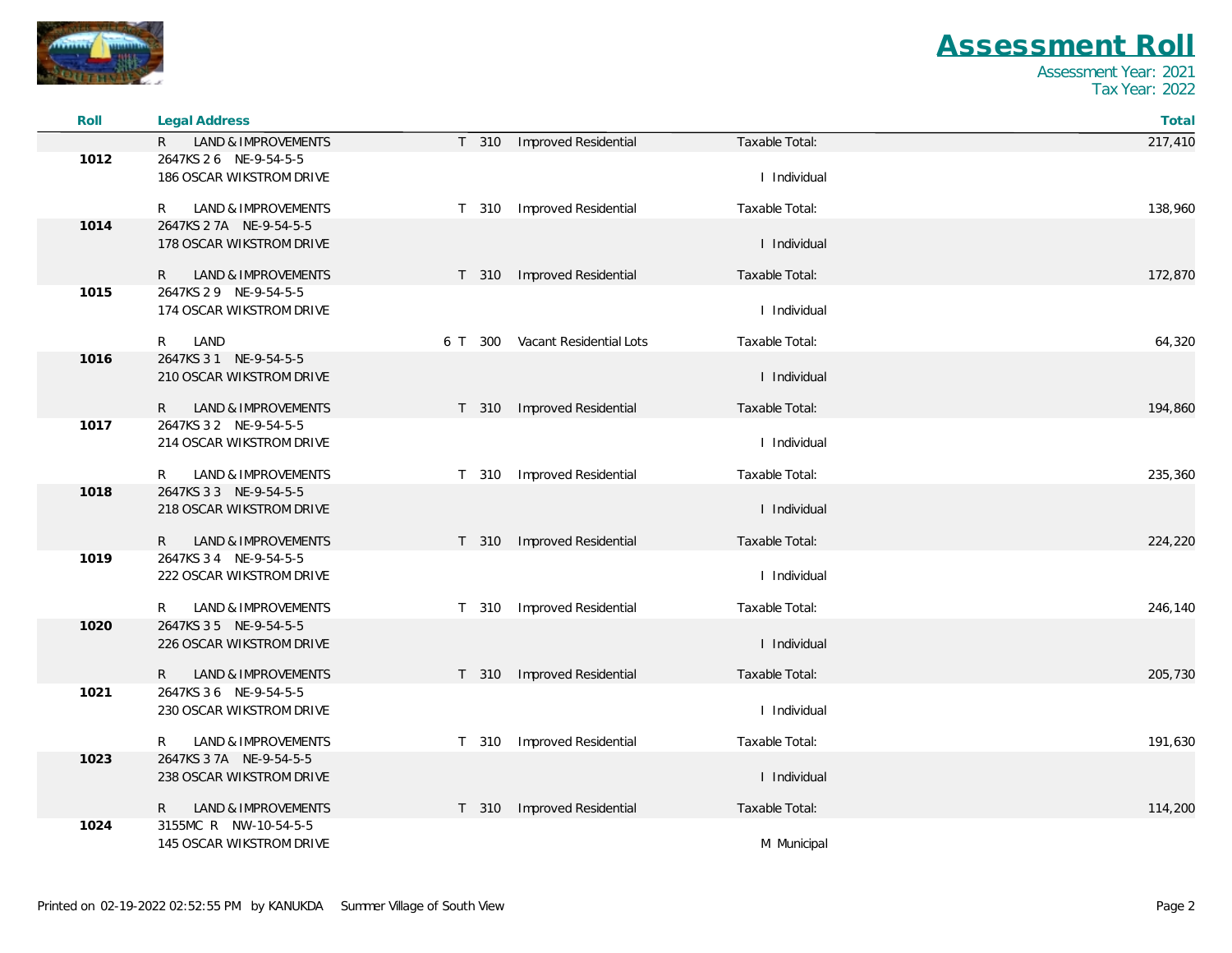

| Roll | <b>Legal Address</b>                                   |                                     |                | Total   |
|------|--------------------------------------------------------|-------------------------------------|----------------|---------|
|      | <b>LAND &amp; IMPROVEMENTS</b><br><b>NR</b>            | 3 E 903<br>Municipal Owned - Exempt | Exempt Total:  | 235,170 |
| 1025 | 3155MC B NW-10-54-5-5<br>151 OSCAR WIKSTROM DRIVE      |                                     | I Individual   |         |
|      | LAND & IMPROVEMENTS<br>R                               | Improved Residential<br>T 310       | Taxable Total: | 563,200 |
| 1026 | 3767MC 5 R NE-9-54-5-5<br>COMMUNITY RESERVE PARK       |                                     | M Municipal    |         |
|      | LAND<br>NR                                             | 3 E 903 Municipal Owned - Exempt    | Exempt Total:  | 71,920  |
| 1027 | 3767MC R1 NE-9-54-5-5<br><b>COMMUNITY RESERVE PARK</b> |                                     | M Municipal    |         |
|      | NR I<br>LAND                                           | 3 E 903 Municipal Owned - Exempt    | Exempt Total:  | 184,180 |
| 1028 | 3767MC R2 NE-9-54-5-5<br>COMMUNITY RESERVE PARK        |                                     | M Municipal    |         |
|      | LAND<br>NR.                                            | Municipal Owned - Exempt<br>3 E 903 | Exempt Total:  | 217,420 |
| 1029 | 3767MC 5 1 NE-9-54-5-5<br>9901 - 102 AVENUE            |                                     | I Individual   |         |
|      | LAND<br>R                                              | 6 T 300 Vacant Residential Lots     | Taxable Total: | 26,260  |
| 1030 | 3767MC 5 2 NE-9-54-5-5<br>9905 - 102 AVENUE            |                                     | I Individual   |         |
|      | R<br>LAND & IMPROVEMENTS                               | Improved Residential<br>T 310       | Taxable Total: | 134,080 |
| 1031 | 3767MC 5 3 NE-9-54-5-5<br>9909 - 102 AVENUE            |                                     | I Individual   |         |
|      | $\mathsf{R}$<br>LAND                                   | 6 T 300 Vacant Residential Lots     | Taxable Total: | 26,500  |
| 1032 | 3767MC 5 4 NE-9-54-5-5<br>9913 - 102 AVENUE            |                                     | I Individual   |         |
|      | R<br>LAND & IMPROVEMENTS                               | Improved Residential<br>T 310       | Taxable Total: | 46,080  |
| 1033 | 3767MC 55 NE-9-54-5-5<br>9917 - 102 AVENUE             |                                     | I Individual   |         |
|      | LAND<br>R                                              | 6 T 300 Vacant Residential Lots     | Taxable Total: | 29,450  |
| 1034 | 3767MC 56 NE-9-54-5-5<br>9921 - 100 AVENUE             |                                     | I Individual   |         |
|      | <b>LAND &amp; IMPROVEMENTS</b><br>R.                   | Improved Residential<br>T 310       | Taxable Total: | 130,380 |
| 1035 | 3767MC 57 NE-9-54-5-5<br>9925 - 102 AVENUE             |                                     | I Individual   |         |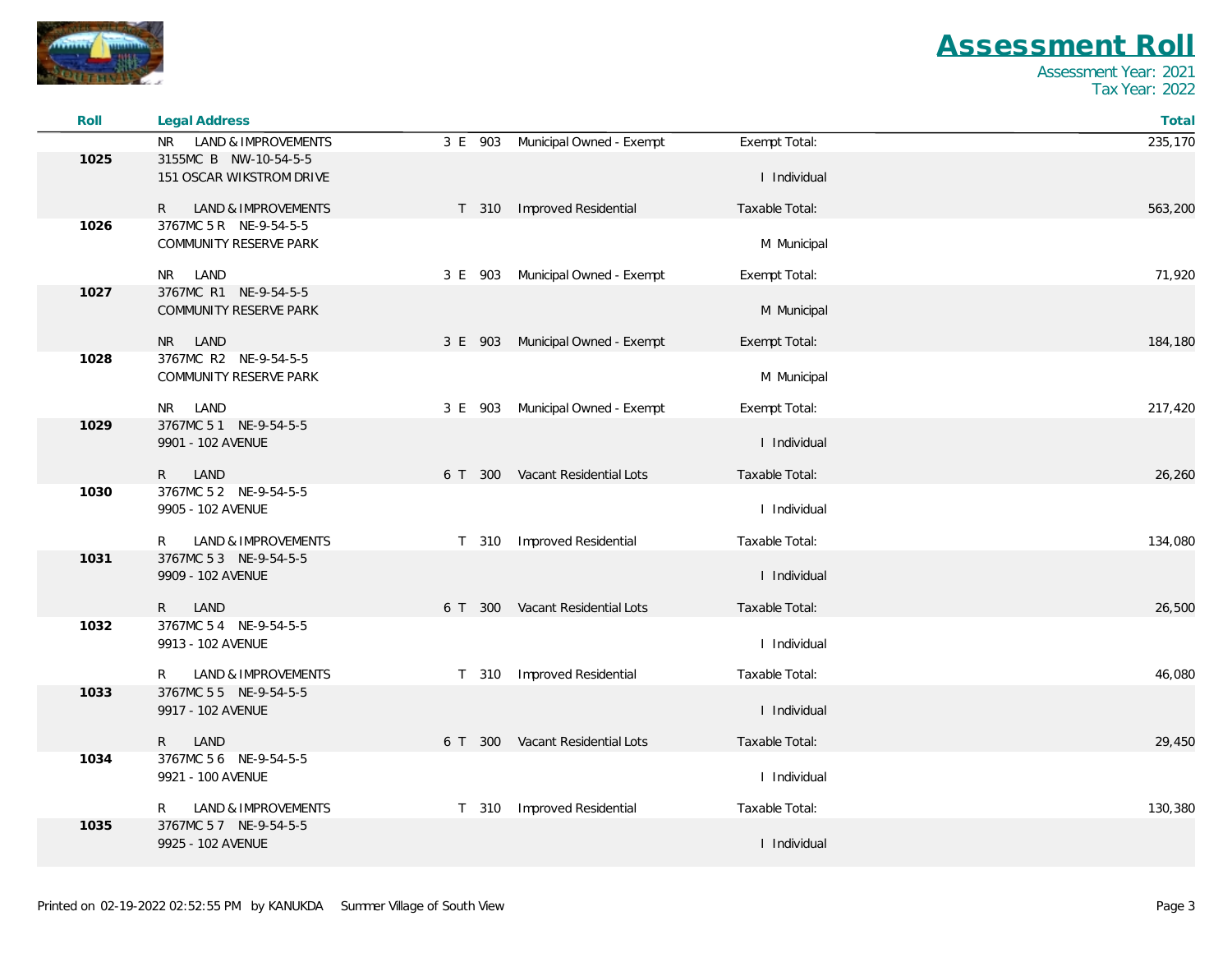

| Roll | Legal Address                                  |                                        |                                 |                | Total   |
|------|------------------------------------------------|----------------------------------------|---------------------------------|----------------|---------|
|      | LAND<br>R                                      | 6 T 300                                | Vacant Residential Lots         | Taxable Total: | 39,460  |
| 1036 | 3767MC 58 NE-9-54-5-5<br>9929 - 102 AVENUE     |                                        |                                 | I Individual   |         |
|      | LAND<br>R.                                     |                                        | 6 T 300 Vacant Residential Lots | Taxable Total: | 34,450  |
| 1037 | 3767MC 5 9,10 NE-9-54-5-5<br>9933 - 102 AVENUE |                                        |                                 | I Individual   |         |
|      |                                                | Property Additional Legal: 3767MC 5 10 |                                 |                |         |
| 1039 | LAND & IMPROVEMENTS<br>R.                      |                                        | T 310 Improved Residential      | Taxable Total: | 370,220 |
|      | 3767MC 5 11 NE-9-54-5-5<br>9941 - 102 AVENUE   |                                        |                                 | I Individual   |         |
|      | LAND<br>R.                                     | 6 T 300                                | Vacant Residential Lots         | Taxable Total: | 29,450  |
| 1040 | 3767MC 5 12 NE-9-54-5-5<br>9945 - 102 AVENUE   |                                        |                                 | I Individual   |         |
|      | LAND<br>$R_{\perp}$                            |                                        | 6 T 300 Vacant Residential Lots | Taxable Total: | 29,450  |
| 1041 | 3767MC 5 13 NE-9-54-5-5<br>9953 - 102 AVENUE   |                                        |                                 | I Individual   |         |
|      |                                                | Property Additional Legal: 3767MC 5 14 |                                 |                |         |
|      | LAND & IMPROVEMENTS<br>R.                      |                                        | T 310 Improved Residential      | Taxable Total: | 200,130 |
| 1043 | 3767MC 5 15 NE-9-54-5-5<br>9957 - 102 AVENUE   |                                        |                                 | I Individual   |         |
|      | $R_{\perp}$<br>LAND & IMPROVEMENTS             |                                        | T 310 Improved Residential      | Taxable Total: | 58,320  |
| 1044 | 3767MC 5 16 NE-9-54-5-5<br>9961 - 102 AVENUE   |                                        |                                 | I Individual   |         |
|      | LAND & IMPROVEMENTS<br>R                       | T 310                                  | Improved Residential            | Taxable Total: | 51,280  |
| 1045 | 3767MC 5 17 NE-9-54-5-5<br>9965 - 102 AVENUE   |                                        |                                 | I Individual   |         |
|      | LAND<br>R.                                     | 6 T 300                                | Vacant Residential Lots         | Taxable Total: | 31,270  |
| 1046 | 3767MC 5 18 NE-9-54-5-5<br>9969 - 102 AVENUE   |                                        |                                 | I Individual   |         |
|      | LAND & IMPROVEMENTS<br>R.                      |                                        | T 310 Improved Residential      | Taxable Total: | 90,600  |
| 1047 | 3767MC 5 19A NE-9-54-5-5<br>9973 - 102 AVENUE  |                                        |                                 | I Individual   |         |
|      | <b>LAND &amp; IMPROVEMENTS</b><br>R.           |                                        | T 310 Improved Residential      | Taxable Total: | 87,180  |
|      |                                                |                                        |                                 |                |         |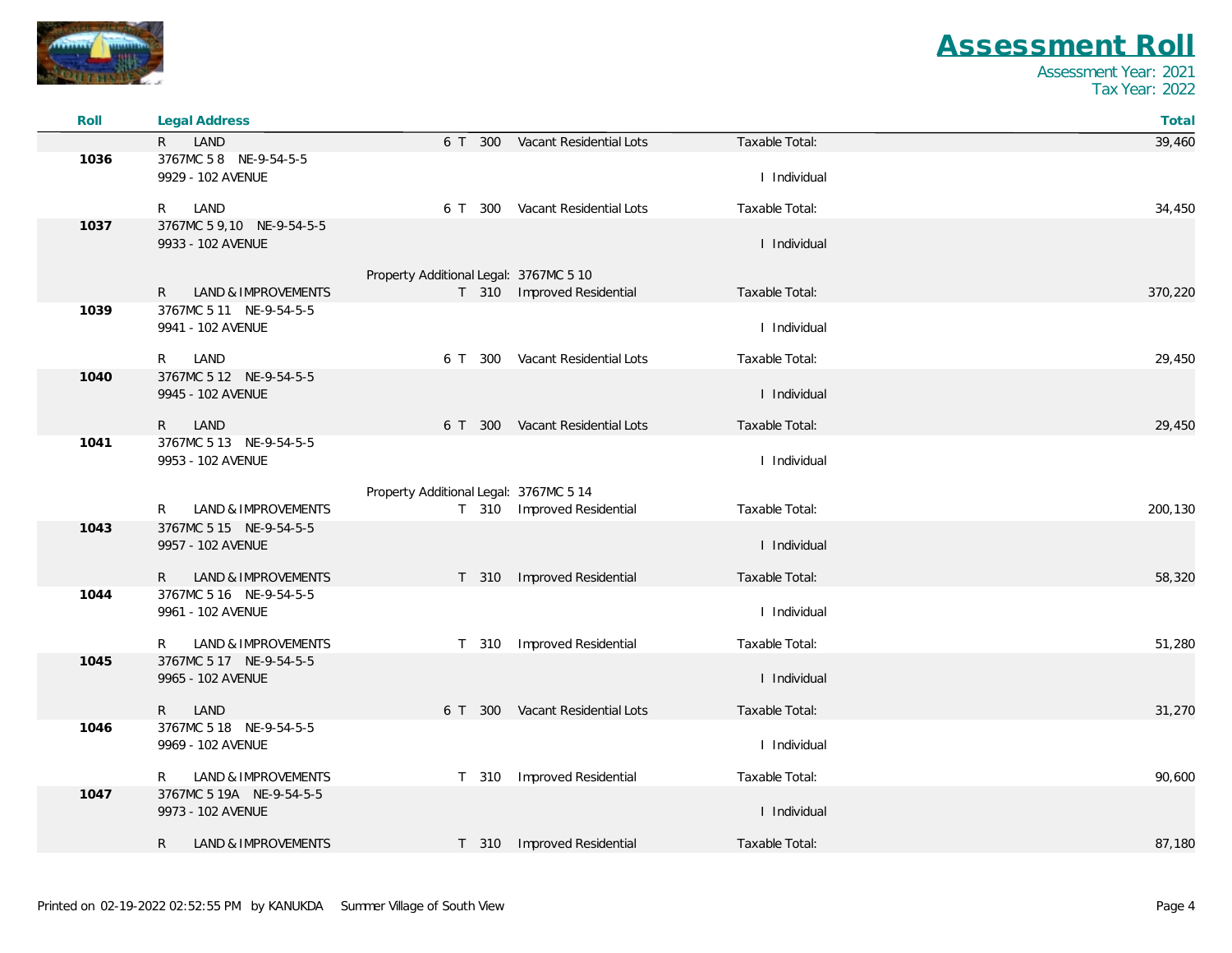

| Roll         | Legal Address                                          |                                        |                                 |                | Total   |
|--------------|--------------------------------------------------------|----------------------------------------|---------------------------------|----------------|---------|
| 1049         | 3767MC 5 21 NE-9-54-5-5                                |                                        |                                 |                |         |
|              | 9981 - 102 AVENUE                                      |                                        |                                 | I Individual   |         |
|              | LAND<br>R                                              |                                        | 6 T 300 Vacant Residential Lots | Taxable Total: | 35,940  |
| 1050         | 3767MC 5 22 NE-9-54-5-5<br>9985 - 102 AVENUE           |                                        |                                 | I Individual   |         |
|              | LAND<br>$\mathsf{R}$                                   |                                        | 6 T 300 Vacant Residential Lots | Taxable Total: | 32,320  |
| 1051         | 3767MC 5 23 NE-9-54-5-5<br>9989 - 102 AVENUE           |                                        |                                 | I Individual   |         |
|              | LAND & IMPROVEMENTS<br>R                               | T 310                                  | Improved Residential            | Taxable Total: | 55,470  |
| 1052         | 0522536 6 19 NW-10-54-5-5<br><b>15 LAKEVIEW AVENUE</b> |                                        |                                 | I Individual   |         |
|              | LAND & IMPROVEMENTS<br>R.                              |                                        | T 310 Improved Residential      | Taxable Total: | 111,260 |
| 1053         | 4118MC 67 NW-10-54-5-5<br>58 LAKEVIEW AVENUE           |                                        |                                 | I Individual   |         |
|              | LAND & IMPROVEMENTS<br>R                               | T 310                                  | Improved Residential            | Taxable Total: | 113,130 |
| 1054         | 4118MC 68 NW-10-54-5-5<br>54 LAKEVIEW AVENUE           |                                        |                                 | I Individual   |         |
|              | LAND<br>$\mathsf{R}$                                   |                                        | 6 T 300 Vacant Residential Lots | Taxable Total: | 36,590  |
| 1055         | 4118MC 6 9,10 NW-10-54-5-5<br>50 LAKEVIEW AVENUE       |                                        |                                 | I Individual   |         |
|              |                                                        | Property Additional Legal: 4118MC 6 10 |                                 |                |         |
|              | LAND & IMPROVEMENTS<br>R                               |                                        | T 310 Improved Residential      | Taxable Total: | 189,690 |
| 1057         | 4118MC 6 11A NW-10-54-5-5<br><b>42 LAKEVIEW AVENUE</b> |                                        |                                 | I Individual   |         |
|              | $\mathsf{R}$<br>LAND & IMPROVEMENTS                    |                                        | T 310 Improved Residential      | Taxable Total: | 137,320 |
| 1060<br>1155 | 0421746 6 18 NW-10-54-5-5<br><b>6 LAKEVIEW AVENUE</b>  |                                        |                                 | I Individual   |         |
|              | LAND<br>R                                              | 6 T 300                                | Vacant Residential Lots         | Taxable Total: | 44,920  |
| 1062         | 4118MC 8 28A NW-10-54-5-5<br>1 RAILWAY AVENUE          |                                        |                                 | I Individual   |         |
|              | $\mathsf{R}$<br>LAND & IMPROVEMENTS                    |                                        | T 310 Improved Residential      | Taxable Total: | 110,690 |
| 1065         | 4187KS 1 P NW-10-54-5-5<br><b>PARK RESERVE</b>         |                                        |                                 | M Municipal    |         |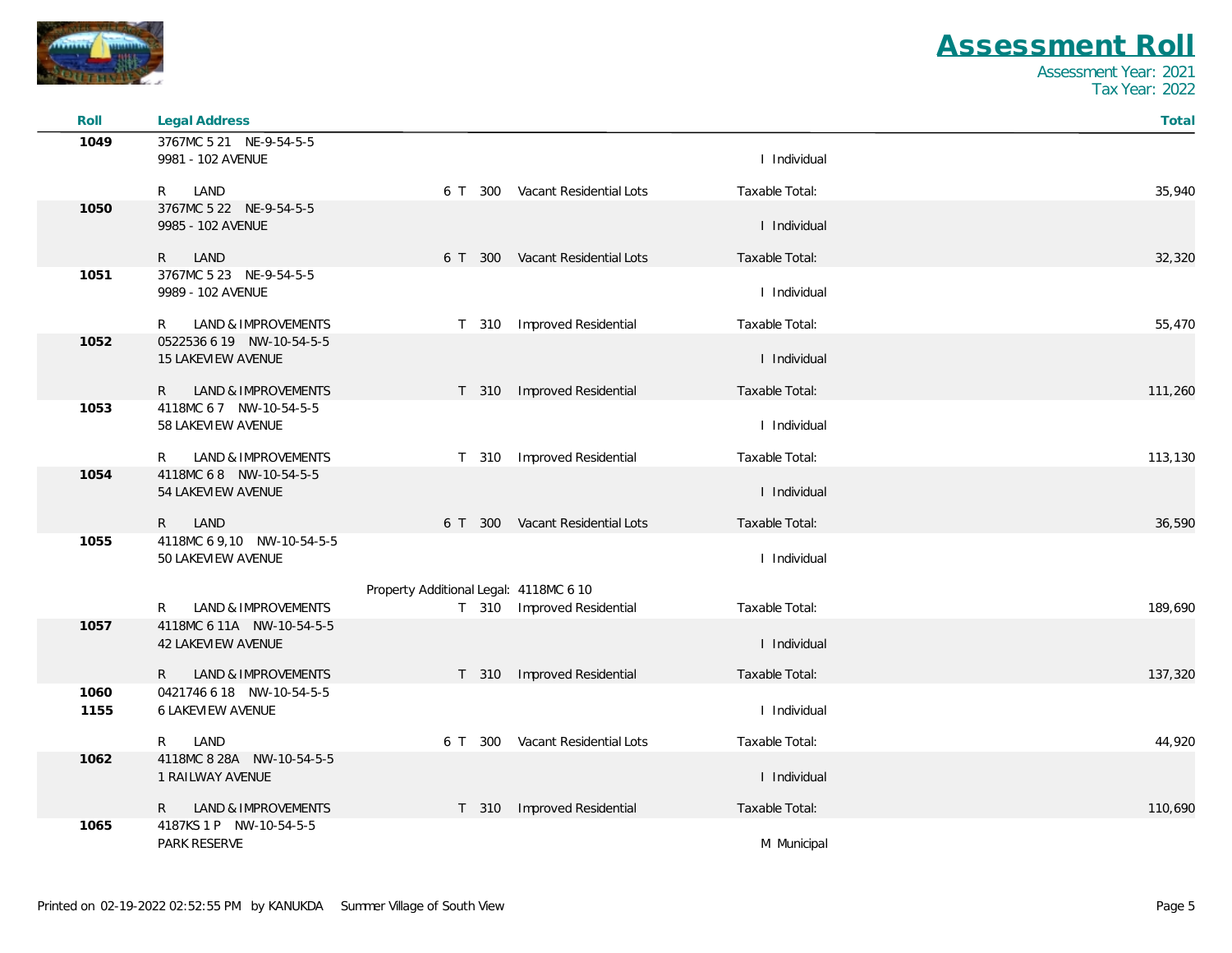

| Roll         | Legal Address                                     |                                  |                                        | Total   |
|--------------|---------------------------------------------------|----------------------------------|----------------------------------------|---------|
|              | NR LAND                                           | 3 E 903 Municipal Owned - Exempt | Exempt Total:                          | 107,110 |
| 1066         | 4187KS 1 1 NW-10-54-5-5<br>10 HILLSIDE STREET     |                                  | I Individual                           |         |
|              | LAND & IMPROVEMENTS<br>R.                         | T 310 Improved Residential       | Taxable Total:                         | 141,530 |
| 1067         | 4187KS 1 2 NW-10-54-5-5<br>14 HILLSIDE STREET     |                                  | I Individual                           |         |
|              | LAND & IMPROVEMENTS<br>R.                         | T 310 Improved Residential       | Taxable Total:                         | 62,430  |
| 1068         | 4187KS 1 3 NW-10-54-5-5<br>18 HILLSIDE STREET     |                                  | C Corporation                          |         |
|              | $\mathsf{R}$<br>LAND & IMPROVEMENTS               | T 310 Improved Residential       | Taxable Total:                         | 182,590 |
| 1069         | 4187KS 1 4 NW-10-54-5-5<br>22 HILLSIDE STREET     |                                  | C Corporation                          |         |
|              | LAND & IMPROVEMENTS<br>R.                         | T 310 Improved Residential       | Taxable Total:                         | 122,730 |
| 1070         | 4187KS 1 5 NW-10-54-5-5<br>26 HILLSIDE STREET     |                                  | I Individual                           |         |
|              | LAND & IMPROVEMENTS<br>R.                         | T 310 Improved Residential       | Taxable Total:                         | 72,250  |
| 1071         | 4187KS 1 6 NW-10-54-5-5<br>30 HILLSIDE STREET     |                                  | I Individual                           |         |
|              | LAND & IMPROVEMENTS<br>R.                         | T 310 Improved Residential       | Taxable Total:                         | 102,470 |
| 1072         | 4187KS 1 7 NW-10-54-5-5<br>34 HILLSIDE STREET     |                                  | I Individual                           |         |
|              | LAND & IMPROVEMENTS<br>$\mathsf{R}$               | T 310 Improved Residential       | Taxable Total:                         | 46,320  |
| 1073         | 4187KS 18 NW-10-54-5-5<br>38 HILLSIDE STREET      |                                  | I Individual                           |         |
|              | LAND & IMPROVEMENTS<br>R.                         | T 310                            | Improved Residential<br>Taxable Total: | 150,200 |
| 1074<br>1154 | 1720210 1 12A NW-10-54-5-5<br>42 HILLSIDE STREET  |                                  | I Individual                           |         |
|              | LAND & IMPROVEMENTS<br>R.                         | T 310 Improved Residential       | Taxable Total:                         | 179,260 |
| 1078         | 4187KS 1 13 NW-10-54-5-5<br>58 HILLSIDE STREET    |                                  | I Individual                           |         |
|              | LAND & IMPROVEMENTS<br>R.                         | T 310                            | Improved Residential<br>Taxable Total: | 65,870  |
| 1080         | 4187KS C NW-10-54-5-5<br>141 OSCAR WIKSTROM DRIVE |                                  | C Corporation                          |         |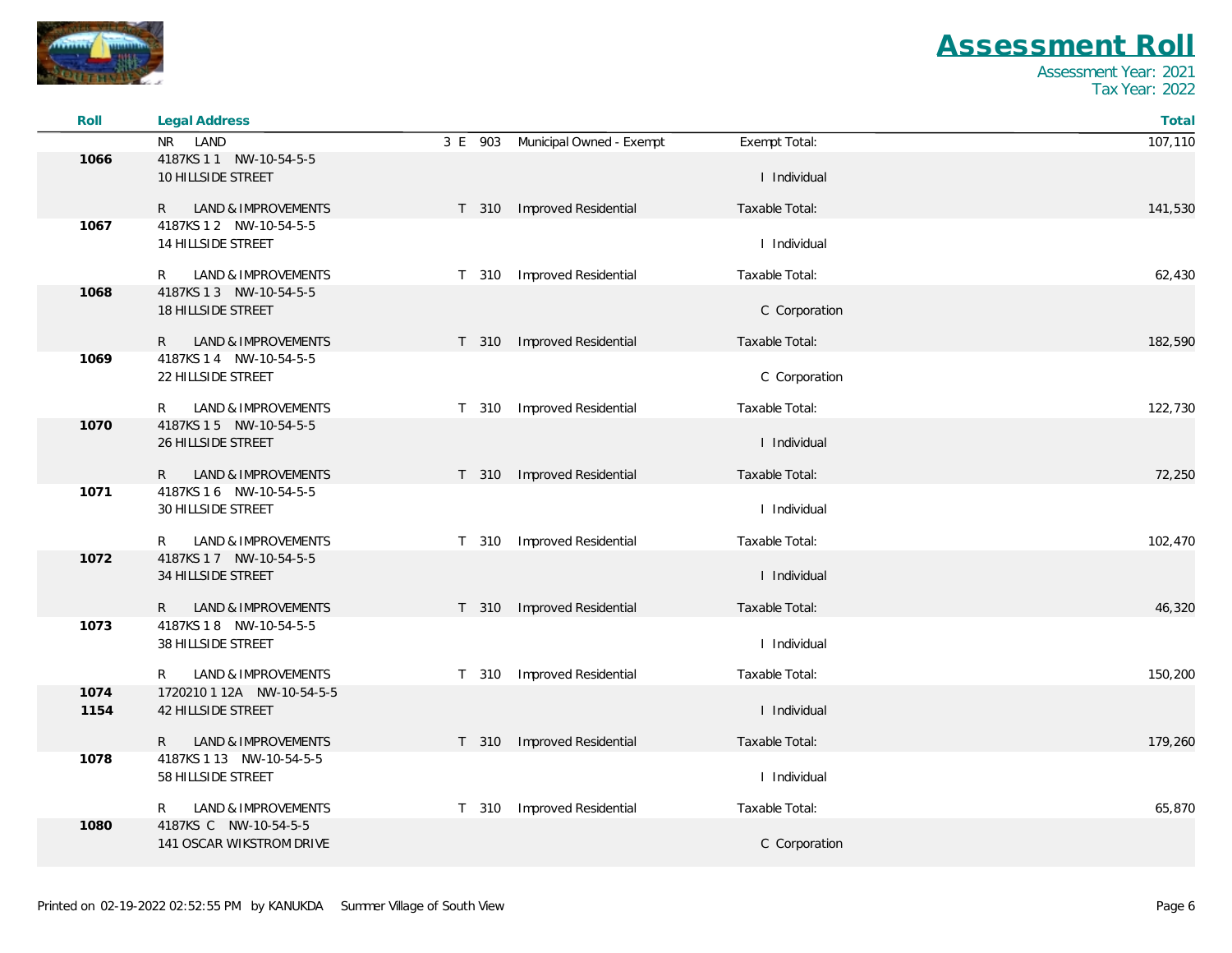

 $\sim$ 

## *Assessment Roll*

| Roll | <b>Legal Address</b>                                 |                                 |                | Total   |
|------|------------------------------------------------------|---------------------------------|----------------|---------|
|      | LAND & IMPROVEMENTS<br>$\mathsf{R}$                  | T 310<br>Improved Residential   | Taxable Total: | 738,870 |
| 1081 | 4187KS D NW-10-54-5-5<br>126 OSCAR WIKSTROM DRIVE    |                                 | I Individual   |         |
|      | <b>LAND &amp; IMPROVEMENTS</b><br>R                  | Improved Residential<br>T 310   | Taxable Total: | 176,100 |
| 1082 | 4187KS 2 1 NW-10-54-5-5<br>10 LAKE STREET            |                                 | I Individual   |         |
|      | LAND & IMPROVEMENTS<br>R                             | T 310 Improved Residential      | Taxable Total: | 196,410 |
| 1083 | 4187KS 2 2 NW-10-54-5-5<br>14 LAKE STREET            |                                 | I Individual   |         |
|      | LAND<br>R                                            | 6 T 300 Vacant Residential Lots | Taxable Total: | 36,710  |
| 1084 | 4187KS 2 3 NW-10-54-5-5                              |                                 |                |         |
|      | <b>18 LAKE STREET</b>                                |                                 | I Individual   |         |
|      | LAND & IMPROVEMENTS<br>R                             | T 310 Improved Residential      | Taxable Total: | 197,310 |
| 1085 | 4187KS 2 4 NW-10-54-5-5<br>22 LAKE STREET            |                                 | I Individual   |         |
|      | LAND & IMPROVEMENTS<br>R                             | T 310<br>Improved Residential   | Taxable Total: | 147,310 |
| 1086 | 4187KS 2 5 NW-10-54-5-5<br>26 LAKE STREET            |                                 | I Individual   |         |
|      | LAND & IMPROVEMENTS<br>R.                            | Improved Residential<br>T 310   | Taxable Total: | 136,960 |
| 1087 | 2121837 2 6A NW-10-54-5-5<br>30 LAKE STREET          |                                 | I Individual   |         |
|      | LAND & IMPROVEMENTS<br>R                             | T 310<br>Improved Residential   | Taxable Total: | 118,090 |
| 1089 | 4187KS 2 8 NW-10-54-5-5<br>38 LAKE STREET            |                                 | I Individual   |         |
|      | LAND & IMPROVEMENTS<br>R.                            | Improved Residential<br>T 310   | Taxable Total: | 79,040  |
| 1091 | 4204RS 2 11A NW-10-54-5-5<br>10019 - 99 STREET       |                                 | I Individual   |         |
|      | LAND & IMPROVEMENTS<br>R                             | Improved Residential<br>T 310   | Taxable Total: | 180,960 |
| 1093 | 4204RS 2 13A NW-10-54-5-5                            |                                 |                |         |
|      | 10011 - 99 STREET                                    |                                 | I Individual   |         |
|      | LAND & IMPROVEMENTS<br>R                             | Improved Residential<br>T 310   | Taxable Total: | 306,390 |
| 1094 | 4204RS 2 15 NW-10-54-5-5<br>156 OSCAR WIKSTROM DRIVE |                                 | I Individual   |         |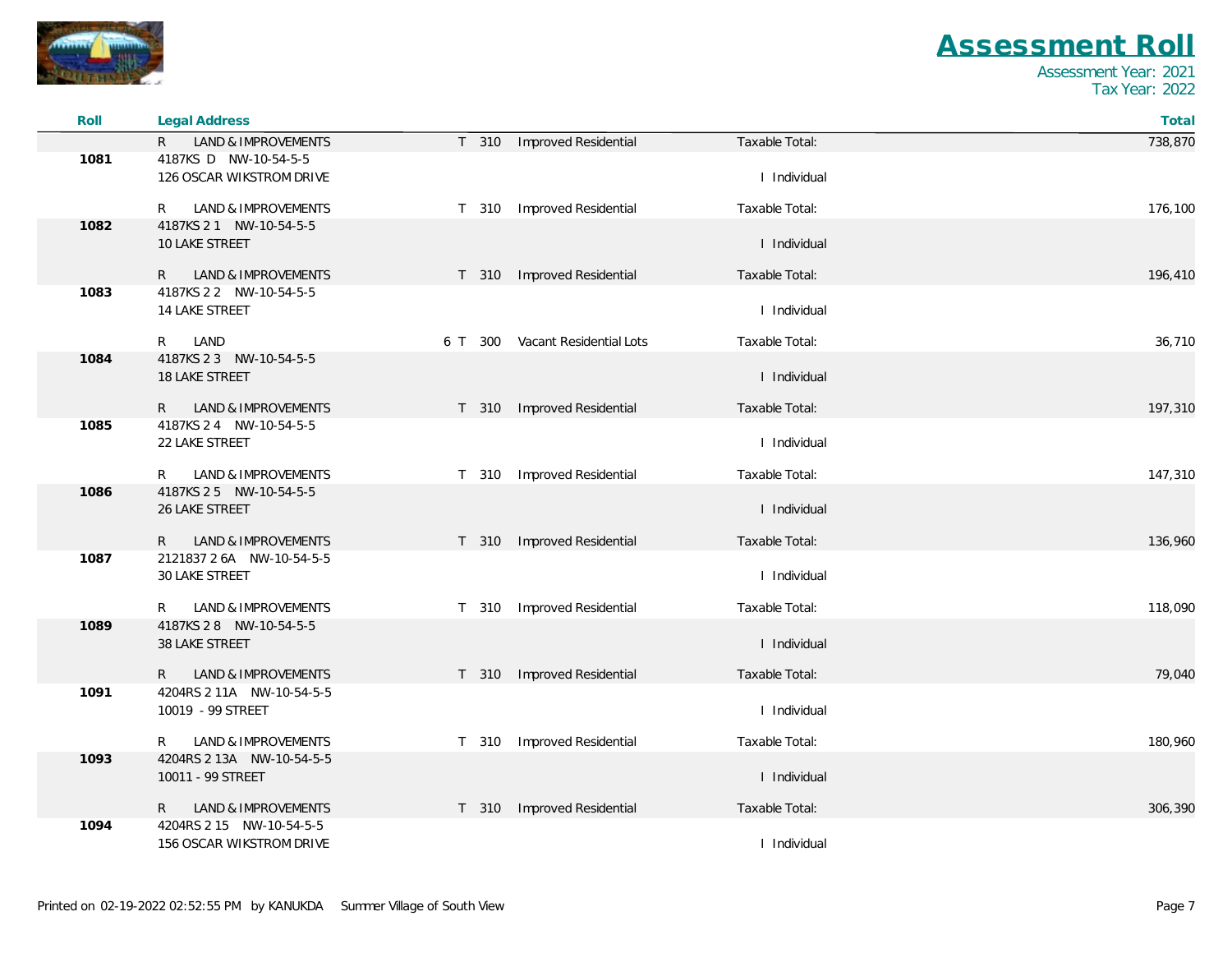

| Roll | Legal Address                                    |                  |                                  |                | Total   |
|------|--------------------------------------------------|------------------|----------------------------------|----------------|---------|
|      | LAND & IMPROVEMENTS<br>R.                        | T 310            | Improved Residential             | Taxable Total: | 348,990 |
| 1095 | 4204RS 2 16 NW-10-54-5-5<br>10003 - 99 STREET    |                  |                                  | I Individual   |         |
|      | LAND & IMPROVEMENTS<br>R                         | T 310            | Improved Residential             | Taxable Total: | 248,070 |
| 1096 | 4772KS 2 10,11 NE-9-54-5-5<br>10102 - 101 AVENUE |                  |                                  | I Individual   |         |
|      | LAND & IMPROVEMENTS<br>R.                        | T 310            | <b>Improved Residential</b>      | Taxable Total: | 82,440  |
| 1098 | 4772KS 2 12 NE-9-54-5-5<br>10110 - 101 AVENUE    |                  |                                  | I Individual   |         |
|      | $\mathsf{R}$<br>LAND                             | 6 T 300          | Vacant Residential Lots          | Taxable Total: | 31,950  |
| 1099 | 4772KS 2 13 NE-9-54-5-5<br>10114 - 101 AVENUE    |                  |                                  | I Individual   |         |
|      | LAND<br>R                                        |                  | 6 T 300 Vacant Residential Lots  | Taxable Total: | 33,470  |
| 1100 | 4772KS 2 14 NE-9-54-5-5<br>10118 - 101 AVENUE    |                  |                                  | I Individual   |         |
|      | LAND & IMPROVEMENTS<br>R                         | T 310            | Improved Residential             | Taxable Total: | 75,460  |
| 1101 | 4772KS 2 15 NE-9-54-5-5<br>10122 - 101 AVENUE    |                  |                                  | I Individual   |         |
|      | LAND & IMPROVEMENTS<br>R.                        | T 310            | Improved Residential             | Taxable Total: | 49,830  |
| 1102 | 4772KS 4 P NE-9-54-5-5<br>PARK RESERVE           |                  |                                  | M Municipal    |         |
|      | NR LAND                                          |                  | 3 E 903 Municipal Owned - Exempt | Exempt Total:  | 81,870  |
| 1104 | 4772KS 4 1A NE-9-54-5-5<br>9905 - 101 AVENUE     |                  |                                  | I Individual   |         |
|      | LAND & IMPROVEMENTS<br>R                         | T 310            | Improved Residential             | Taxable Total: | 55,800  |
| 1106 | 4772KS 4 3 NE-9-54-5-5<br>9909 - 101 AVENUE      |                  |                                  | I Individual   |         |
|      | LAND & IMPROVEMENTS<br>R                         | T 310            | <b>Improved Residential</b>      | Taxable Total: | 100,860 |
| 1107 | 4772KS 4 4A NE-9-54-5-5<br>9913/17 - 101 AVENUE  |                  |                                  | I Individual   |         |
|      | LAND & IMPROVEMENTS<br>R                         | T <sub>310</sub> | Improved Residential             | Taxable Total: | 232,120 |
| 1109 | 4772KS 4 6 NE-9-54-5-5<br>9921 - 101 AVENUE      |                  |                                  | I Individual   |         |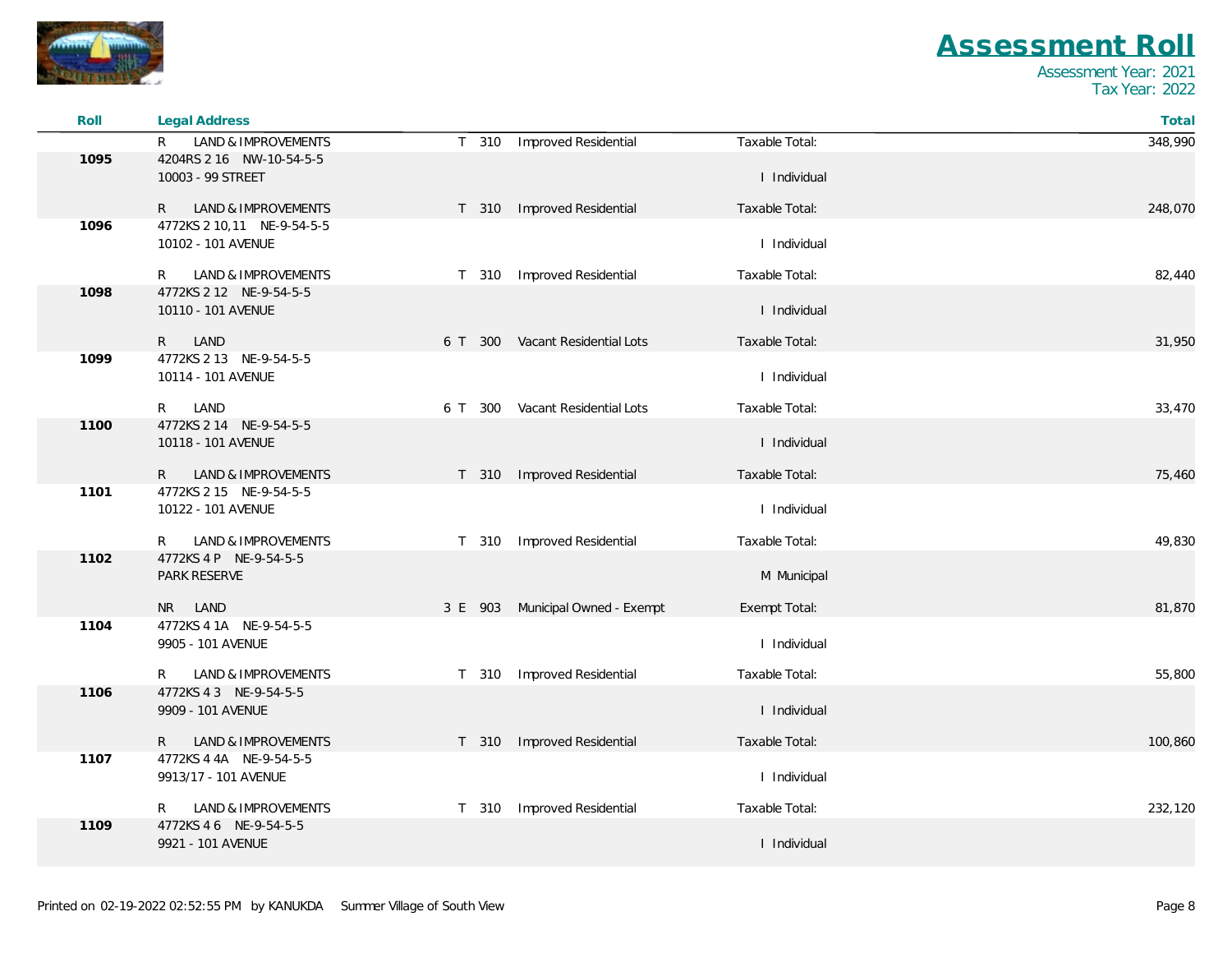

| Roll | <b>Legal Address</b>                       |                                        |                                 |                | Total   |
|------|--------------------------------------------|----------------------------------------|---------------------------------|----------------|---------|
|      | LAND & IMPROVEMENTS<br>R.                  | T 310                                  | Improved Residential            | Taxable Total: | 91,630  |
| 1110 | 4772KS 47 NE-9-54-5-5<br>9925 - 101 AVENUE |                                        |                                 | I Individual   |         |
|      |                                            |                                        |                                 |                |         |
|      | LAND & IMPROVEMENTS<br>R                   | T 310                                  | <b>Improved Residential</b>     | Taxable Total: | 79,810  |
| 1111 | 4772KS 48 NE-9-54-5-5<br>9929 - 101 AVENUE |                                        |                                 | I Individual   |         |
|      | LAND & IMPROVEMENTS<br>R.                  |                                        | T 310 Improved Residential      | Taxable Total: | 84,930  |
| 1112 | 4772KS 49 NE-9-54-5-5                      |                                        |                                 |                |         |
|      | 9902 - 101 AVENUE                          |                                        |                                 | I Individual   |         |
|      | LAND & IMPROVEMENTS<br>R.                  | T 310                                  | Improved Residential            | Taxable Total: | 91,830  |
| 1113 | 4772KS 4 10 NE-9-54-5-5                    |                                        |                                 |                |         |
|      | 9906 - 101 AVENUE                          |                                        |                                 | I Individual   |         |
|      | LAND<br>$\mathsf{R}$                       | 6 T 300                                | Vacant Residential Lots         | Taxable Total: | 31,340  |
| 1114 | 4772KS 4 11 NE-9-54-5-5                    |                                        |                                 |                |         |
|      | 9910 - 101 AVENUE                          |                                        |                                 | I Individual   |         |
|      | LAND<br>R                                  |                                        | 6 T 300 Vacant Residential Lots | Taxable Total: | 31,340  |
| 1115 | 4772KS 4 12 NE-9-54-5-5                    |                                        |                                 |                |         |
|      | 9914 - 101 AVENUE                          |                                        |                                 | I Individual   |         |
|      | <b>LAND &amp; IMPROVEMENTS</b><br>R.       | T 310                                  | Improved Residential            | Taxable Total: | 167,640 |
| 1116 | 4772KS 4 13 NE-9-54-5-5                    |                                        |                                 |                |         |
|      | 9918 - 101 AVENUE                          |                                        |                                 | I Individual   |         |
|      | LAND & IMPROVEMENTS<br>R                   | T 310                                  | Improved Residential            | Taxable Total: | 88,110  |
| 1117 | 4772KS 4 14,15 NE-9-54-5-5                 |                                        |                                 |                |         |
|      | 9922 - 101 AVENUE                          |                                        |                                 | I Individual   |         |
|      |                                            | Property Additional Legal: 4772KS 4 15 |                                 |                |         |
|      | LAND & IMPROVEMENTS<br>R.                  |                                        | T 310 Improved Residential      | Taxable Total: | 203,180 |
| 1119 | 4772KS 4 16 NE-9-54-5-5                    |                                        |                                 |                |         |
|      | 9930 - 101 AVENUE                          |                                        |                                 | I Individual   |         |
|      | <b>LAND &amp; IMPROVEMENTS</b><br>R        |                                        | T 310 Improved Residential      | Taxable Total: | 106,520 |
| 1120 | 6524KS 3 1 NW-10-54-5-5                    |                                        |                                 |                |         |
|      | 86 LAKEVIEW AVENUE                         |                                        |                                 | I Individual   |         |
|      | R<br>LAND & IMPROVEMENTS                   |                                        | T 310 Improved Residential      | Taxable Total: | 142,790 |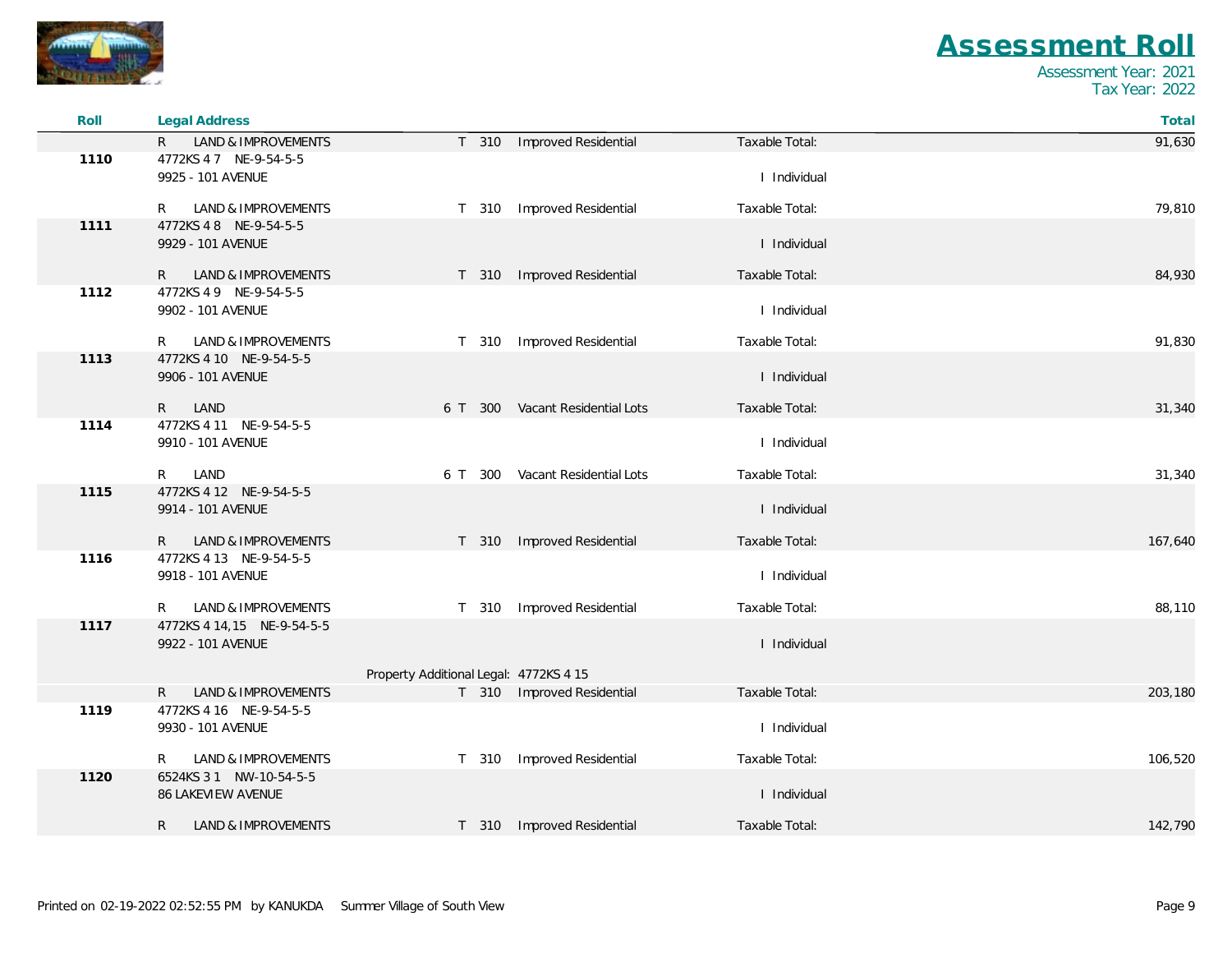

| Roll | <b>Legal Address</b>                |                            |                | Total   |
|------|-------------------------------------|----------------------------|----------------|---------|
| 1121 | 6524KS 3 2A NW-10-54-5-5            |                            |                |         |
|      | 94 LAKEVIEW AVENUE                  |                            | I Individual   |         |
|      | LAND & IMPROVEMENTS<br>R            | T 310 Improved Residential | Taxable Total: | 297,640 |
| 1123 | 6524KS 3 4 NW-10-54-5-5             |                            |                |         |
|      | 98 LAKEVIEW AVENUE                  |                            | I Individual   |         |
|      | LAND & IMPROVEMENTS<br>R            | T 310 Improved Residential | Taxable Total: | 124,910 |
| 1124 | 6524KS 4 1 NW-10-54-5-5             |                            |                |         |
|      | 95 LAKEVIEW AVENUE                  |                            | I Individual   |         |
|      | LAND & IMPROVEMENTS<br>R            | T 310 Improved Residential | Taxable Total: | 285,100 |
| 1125 | 6524KS 4 2 NW-10-54-5-5             |                            |                |         |
|      | 99 LAKEVIEW AVENUE                  |                            | I Individual   |         |
|      | LAND & IMPROVEMENTS<br>R.           | T 310 Improved Residential | Taxable Total: | 241,800 |
| 1126 | 6524KS 4 3 NW-10-54-5-5             |                            |                |         |
|      | 103 LAKEVIEW AVENUE                 |                            | I Individual   |         |
|      | LAND & IMPROVEMENTS<br>R            | T 310 Improved Residential | Taxable Total: | 314,760 |
| 1128 | 0826725 4 4A NW-10-54-5-5           |                            |                |         |
|      | 111 LAKEVIEW AVENUE                 |                            | I Individual   |         |
|      | $\mathsf{R}$<br>LAND & IMPROVEMENTS | T 310 Improved Residential | Taxable Total: | 310,710 |
| 1129 | 6524KS 4 6 NW-10-54-5-5             |                            |                |         |
|      | 115 LAKEVIEW AVENUE                 |                            | I Individual   |         |
|      | LAND & IMPROVEMENTS<br>R            | T 310 Improved Residential | Taxable Total: | 427,220 |
| 1130 | 6524KS 47 NW-10-54-5-5              |                            |                |         |
|      | 119 LAKEVIEW AVENUE                 |                            | I Individual   |         |
|      | LAND & IMPROVEMENTS<br>R            | T 310 Improved Residential | Taxable Total: | 372,560 |
| 1131 | 6524KS 48 NW-10-54-5-5              |                            |                |         |
|      | 123 LAKEVIEW AVENUE                 |                            | I Individual   |         |
|      | R<br>LAND & IMPROVEMENTS            | T 310 Improved Residential | Taxable Total: | 338,460 |
| 1132 | 6524KS 49 NW-10-54-5-5              |                            |                |         |
|      | 127 LAKEVIEW AVENUE                 |                            | I Individual   |         |
|      | LAND & IMPROVEMENTS<br>R.           | T 310 Improved Residential | Taxable Total: | 208,660 |
| 1133 | 6524KS 4 10 NW-10-54-5-5            |                            |                |         |
|      | 131 LAKEVIEW AVENUE                 |                            | I Individual   |         |
|      | R<br>LAND & IMPROVEMENTS            | T 310 Improved Residential | Taxable Total: | 413,120 |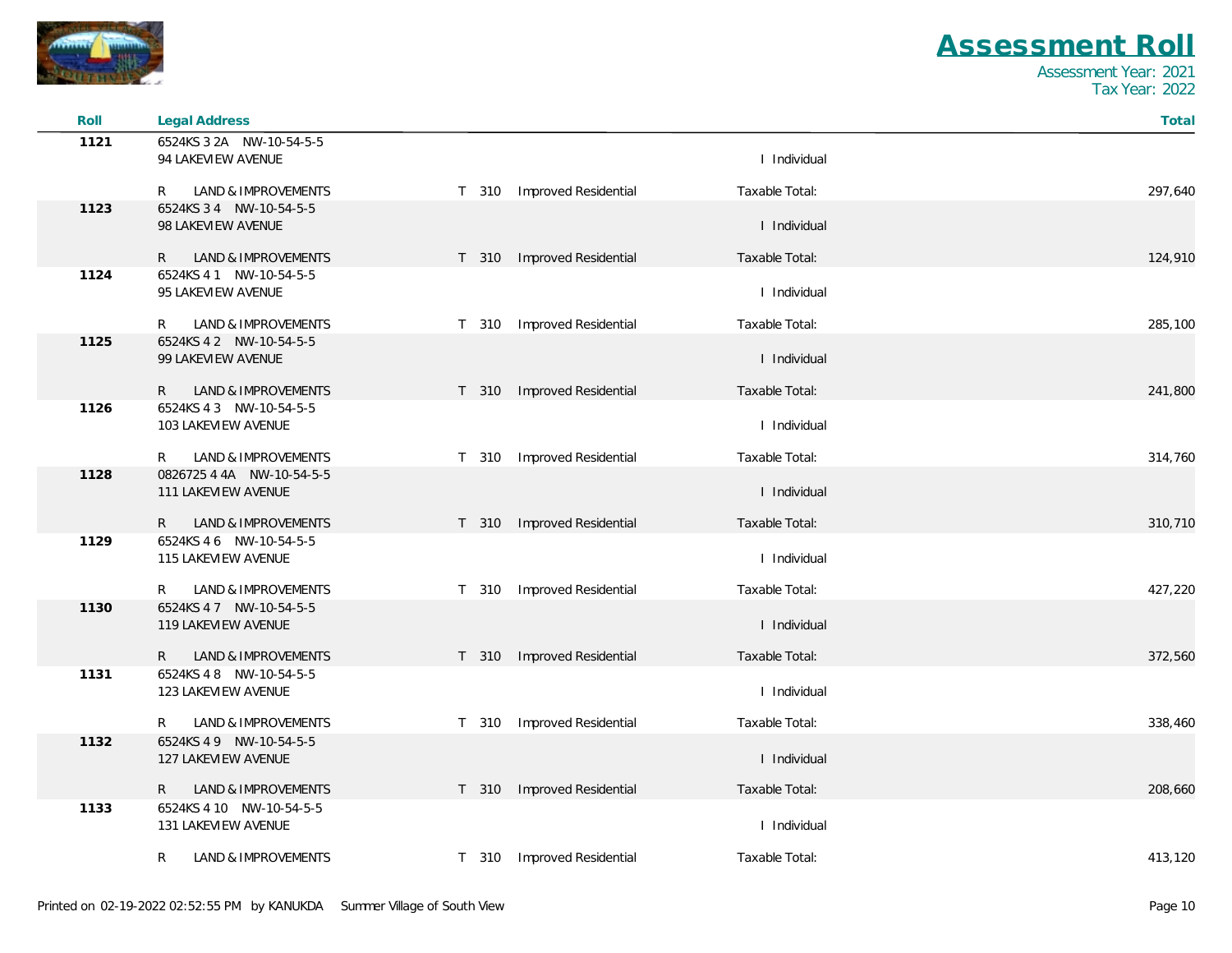

| Roll | Legal Address                                        |       |                                  |                | Total   |
|------|------------------------------------------------------|-------|----------------------------------|----------------|---------|
| 1134 | 6524KS 4 11 NW-10-54-5-5                             |       |                                  |                |         |
|      | 135 LAKEVIEW AVENUE                                  |       |                                  | I Individual   |         |
|      | LAND & IMPROVEMENTS<br>R.                            |       | T 310 Improved Residential       | Taxable Total: | 144,040 |
| 1135 | 6524KS 5 R NW-10-54-5-5                              |       |                                  |                |         |
|      | <b>COMMUNITY RESERVE</b>                             |       |                                  | M Municipal    |         |
|      | NR LAND                                              |       | 3 E 903 Municipal Owned - Exempt | Exempt Total:  | 436,200 |
| 1136 | 6524KS 5 1 NW-10-54-5-5<br>91 LAKEVIEW AVENUE        |       |                                  | I Individual   |         |
|      |                                                      |       |                                  |                |         |
| 1137 | LAND & IMPROVEMENTS<br>R.<br>6524KS 5 2 NW-10-54-5-5 |       | T 310 Improved Residential       | Taxable Total: | 457,000 |
|      | 87 LAKEVIEW AVENUE                                   |       |                                  | I Individual   |         |
|      |                                                      |       |                                  |                |         |
| 1138 | LAND & IMPROVEMENTS<br>R<br>6524KS 5 3 NW-10-54-5-5  |       | T 310 Improved Residential       | Taxable Total: | 183,830 |
|      | 83 LAKEVIEW DRIVE                                    |       |                                  | I Individual   |         |
|      | LAND & IMPROVEMENTS<br>R                             |       | T 310 Improved Residential       | Taxable Total: | 263,890 |
| 1139 | 6524KS 5 4 NW-10-54-5-5                              |       |                                  |                |         |
|      | 79 LAKEVIEW AVENUE                                   |       |                                  | I Individual   |         |
|      | LAND & IMPROVEMENTS<br>R                             |       | T 310 Improved Residential       | Taxable Total: | 216,090 |
| 1140 | 6524KS 5 5 NW-10-54-5-5                              |       |                                  |                |         |
|      | 75 LAKEVIEW AVENUE                                   |       |                                  | I Individual   |         |
|      | R.<br>LAND & IMPROVEMENTS                            |       | T 310 Improved Residential       | Taxable Total: | 358,400 |
| 1141 | 6524KS 5 6 NW-10-54-5-5                              |       |                                  |                |         |
|      | 71 LAKEVIEW AVENUE                                   |       |                                  | I Individual   |         |
|      | LAND & IMPROVEMENTS<br>R                             |       | T 310 Improved Residential       | Taxable Total: | 387,570 |
| 1142 | 6524KS 57 NW-10-54-5-5<br>67 LAKEVIEW AVENUE         |       |                                  | I Individual   |         |
|      |                                                      |       |                                  |                |         |
|      | LAND & IMPROVEMENTS<br>R.                            |       | T 310 Improved Residential       | Taxable Total: | 207,620 |
| 1144 | 6524KS 6 2 NW-10-54-5-5<br>78 LAKEVIEW AVENUE        |       |                                  | I Individual   |         |
|      |                                                      |       |                                  |                |         |
|      | LAND & IMPROVEMENTS<br>R.                            |       | T 310 Improved Residential       | Taxable Total: | 121,170 |
| 1145 | 6524KS 6 3A NW-10-54-5-5<br>70 LAKEVIEW AVENUE       |       |                                  | I Individual   |         |
|      |                                                      |       |                                  |                |         |
|      | R<br>LAND & IMPROVEMENTS                             | T 310 | Improved Residential             | Taxable Total: | 136,100 |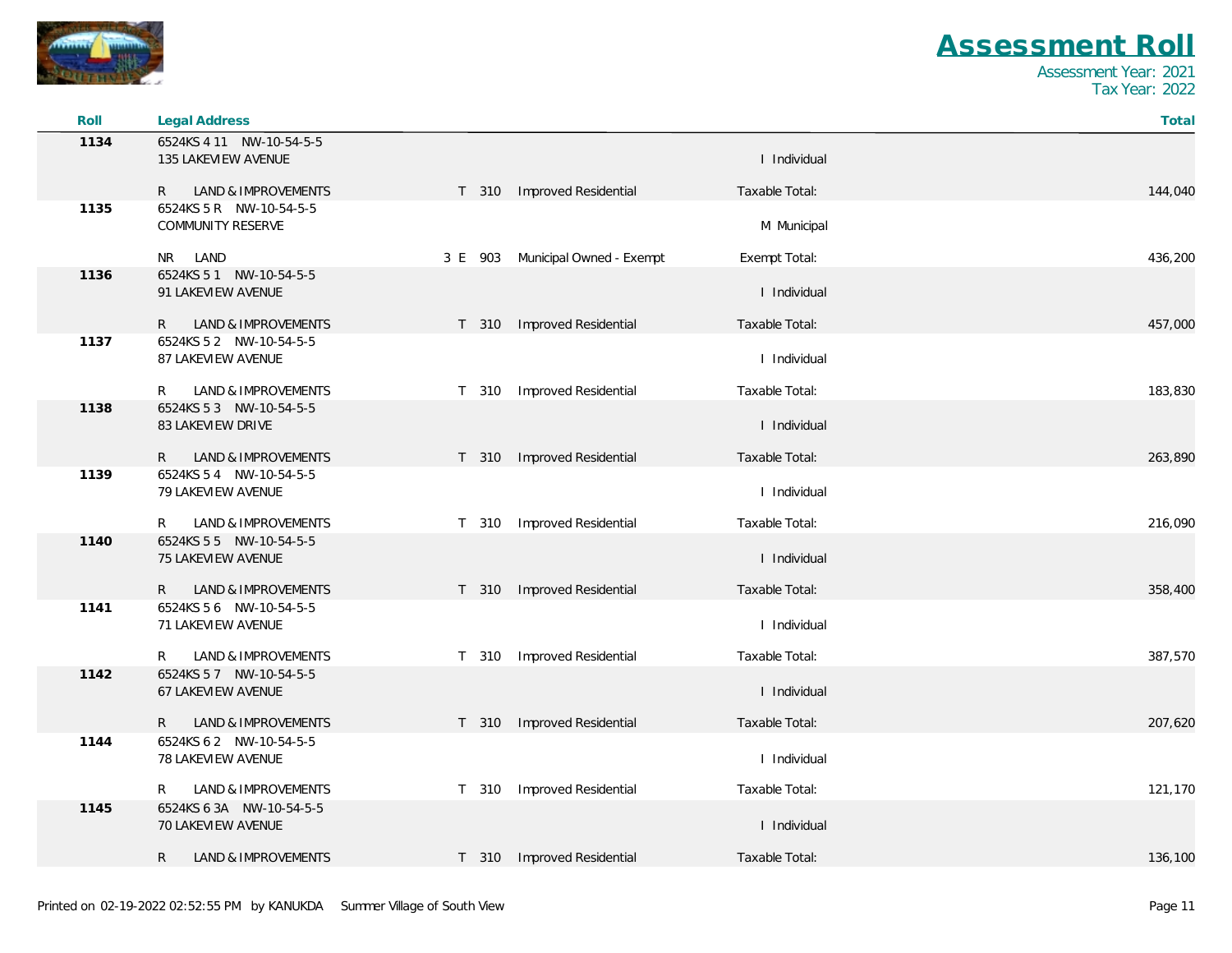

| Roll   | <b>Legal Address</b>                           |                  |                             |                | Total   |
|--------|------------------------------------------------|------------------|-----------------------------|----------------|---------|
| 1147   | 6524KS 6 5 NW-10-54-5-5                        |                  |                             |                |         |
|        | <b>66 LAKEVIEW AVENUE</b>                      |                  |                             | I Individual   |         |
|        | LAND & IMPROVEMENTS<br>R                       | T 310            | Improved Residential        | Taxable Total: | 181,850 |
| 1148   | 6524KS 6 6 NW-10-54-5-5                        |                  |                             |                |         |
|        | <b>62 LAKEVIEW AVENUE</b>                      |                  |                             | I Individual   |         |
|        | <b>LAND &amp; IMPROVEMENTS</b><br>R.           | T 310            | Improved Residential        | Taxable Total: | 187,700 |
| 1149   | 6656MC 3 5 NW-10-54-5-5                        |                  |                             |                |         |
|        | 102 LAKEVIEW AVENUE                            |                  |                             | I Individual   |         |
|        | <b>LAND &amp; IMPROVEMENTS</b><br>R            | T 310            | <b>Improved Residential</b> | Taxable Total: | 131,540 |
| 1150   | 7921495 3 7 NW-10-54-5-5                       |                  |                             |                |         |
|        | 106 LAKEVIEW AVENUE                            |                  |                             | I Individual   |         |
|        | LAND & IMPROVEMENTS<br>$R_{\parallel}$         | T <sub>310</sub> | Improved Residential        | Taxable Total: | 94,940  |
| 1151   | 7921495 3 8 NW-10-54-5-5                       |                  |                             |                |         |
|        | 122 LAKEVIEW AVENUE                            |                  |                             | I Individual   |         |
|        | LAND<br>$R_{\parallel}$                        | 300<br>6 T       | Vacant Residential Lots     | Taxable Total: | 38,120  |
| 1152   | NW-10-54-5-5                                   |                  |                             |                |         |
|        | <b>4 RAILWAY AVENUE</b>                        |                  |                             | I Individual   |         |
|        | $\mathsf{R}$<br><b>LAND &amp; IMPROVEMENTS</b> | T 310            | Improved Residential        | Taxable Total: | 216,920 |
| 1150-1 | 992404139 NW-10-54-5-5                         |                  |                             |                |         |
| 1153   | 118 LAKEVIEW AVENUE                            |                  |                             | I Individual   |         |
|        | R<br>LAND                                      | 300<br>6 T       | Vacant Residential Lots     | Taxable Total: | 35,780  |